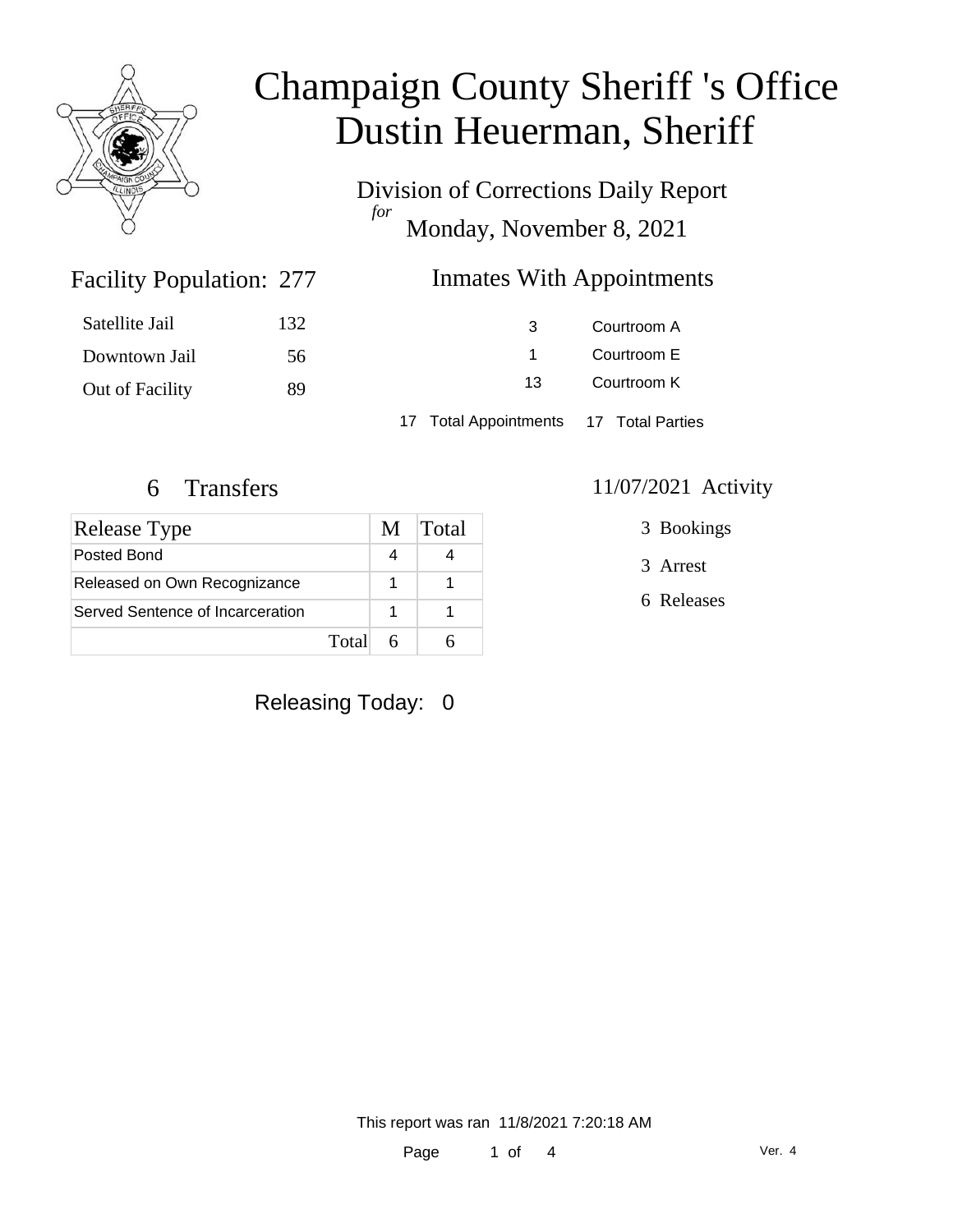

Division of Corrections Daily Report *for* Monday, November 8, 2021

Custody Status Count

Civil Other 1

Electronic Home Dentention 19

Federal Inmates 1

- Felony Arraignment 11
	- Felony Other 6
- Felony Pre-Sentence 5
	- Felony Pre-Trial 183
- Felony Pre-Trial DUI 2
- Felony Sentenced CCSO 5
- Felony Sentenced IDOC 17
	- Hold Other 4
	- Hold Sentenced IDOC 1
- Misdemeanor Arraignment 5
	- Misdemeanor Other 1
	- Misdemeanor Pre-Trial 3
		- Petition to Revoke 3
		- Remanded to DHS 10
			- Total 277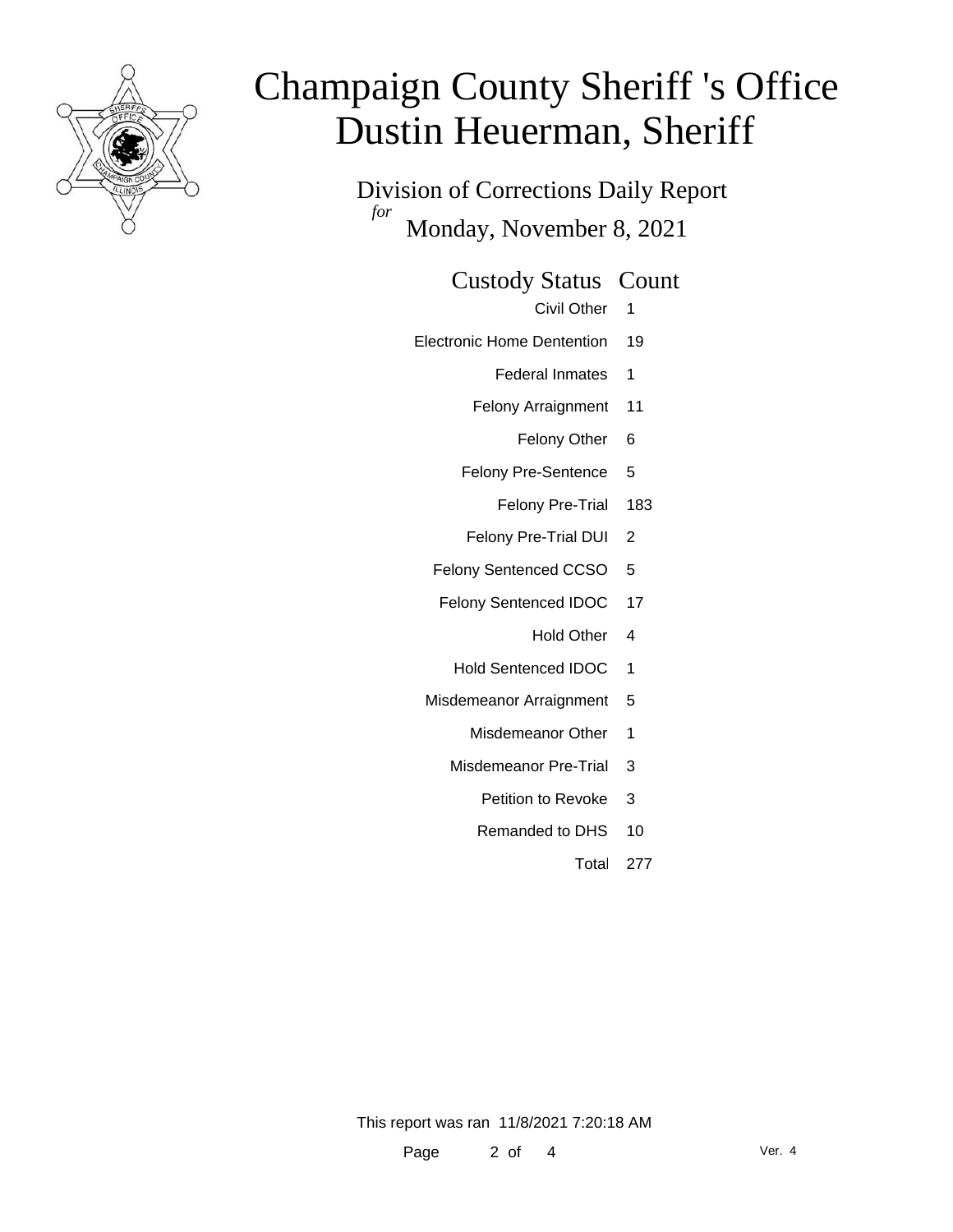

Division of Corrections Daily Report *for* Monday, November 8, 2021

### Inmates With Appointments

| Jailing Party Name             | Location    | Number of Records / Node |
|--------------------------------|-------------|--------------------------|
| BAKER, KEITH LAMAUNT           | Courtroom A | 1 / Satellite Jail       |
| BARBER, MARK ANTHONY, Junior   | Courtroom K | 1 / Satellite Jail       |
| BRUMMOND, DOMINIC ANTONIO      | Courtroom K | 1 / Satellite Jail       |
| DAVIS, AUSTIN CHRISTOPHER      | Courtroom K | 1 / Satellite Jail       |
| DECKER, ANTHONY V              | Courtroom K | 1 / Satellite Jail       |
| DOMINGO-CASTANEDA, FRANCISCO   | Courtroom E | 1 / Downtown Jail        |
| HARRIS, SHEMAR HARLEM          | Courtroom K | 1 / Satellite Jail       |
| HAYS, DAMIEN CLYDE             | Courtroom K | 1 / Satellite Jail       |
| JETER, EQUARIEON LAVONTEA      | Courtroom A | 1 / Satellite Jail       |
| LEE, TYQUISHA DELLA            | Courtroom K | 1 / Satellite Jail       |
| MCFARLAND, JAMES LEE           | Courtroom K | 1 / Satellite Jail       |
| MERRELL-SUTHERLAND, ALICIA M   | Courtroom K | 1 / Satellite Jail       |
| MILLER, CARLOS MARTELL, Junior | Courtroom K | 1 / Satellite Jail       |
| SEGADY, SHEENA MARIE           | Courtroom K | 1 / Satellite Jail       |
| SESSUM, NICHOLAS C             | Courtroom K | 1 / Satellite Jail       |
| STARKS, RAMEON TAHZIER         | Courtroom K | 1 / Satellite Jail       |
| TAYLOR, LONDON JAVON           | Courtroom A | 1 / Downtown Jail        |

### **Transfers**

| BENTON-COX, TYLER CHRISTIAN | Posted Bond                      | Satellite Jail  |
|-----------------------------|----------------------------------|-----------------|
| BOWEN, ALEXANDER REINHART   | Posted Bond                      | Satellite Jail  |
| CAMPBELL, DANIEL LEE        | Served Sentence of Incarceration | Out of Facility |
| CHAMBERS, GARY              | Released on Own Recognizance     | Satellite Jail  |
| REED, DONNEILL CORTEZ       | Posted Bond                      | Satellite Jail  |
| RODRIGUEZ, IVAN             | Posted Bond                      | Satellite Jail  |